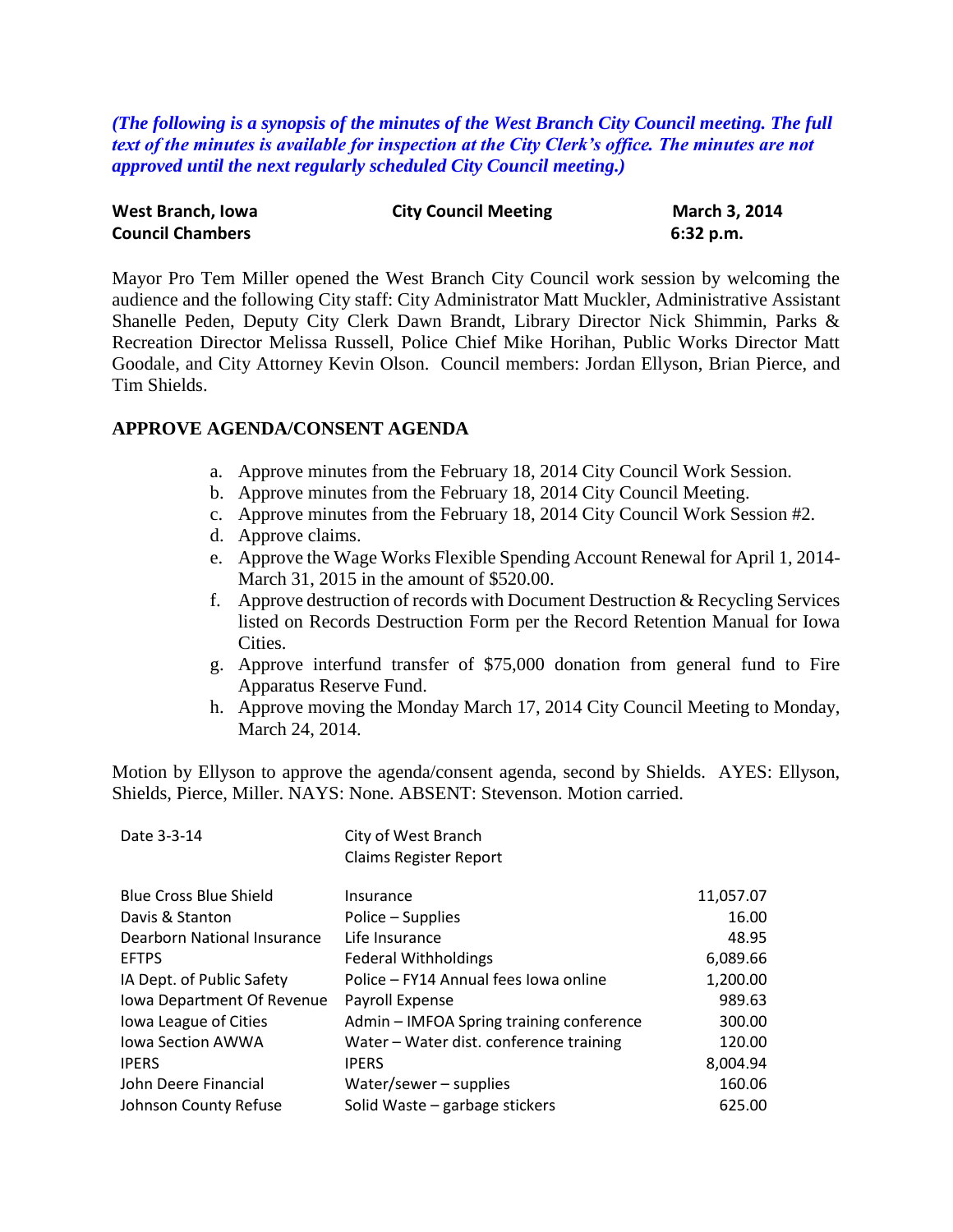| Medicom                   | Admin – service                                 | 40.90     |
|---------------------------|-------------------------------------------------|-----------|
| Payroll Expense           | Payroll Expense 2-28-14                         | 26,299.23 |
| Russell, Melissa          | Park & Rec - reimbursement NRPA dues            | 159.00    |
| Treasurer State of Iowa   | State Withholding tax                           | 2,200.00  |
| University of Iowa Center | Admin - 2014 IMMI Training                      | 465.00    |
| <b>UPS</b>                | Sewer - shipping                                | 50.28     |
| Wageworks                 | Flex - HCFSA2013                                | 30.00     |
| West Branch Ford          | Police – Service 2014 Taurus                    | 31.44     |
| Wiele Chevrolet           | Fire - 2014 Chevy Silverado vehicle replacement | 35,012.46 |
|                           | <b>Grand Total</b>                              | 92,899.62 |

|                    | <b>Fund Totals</b>         |           |
|--------------------|----------------------------|-----------|
|                    | 001 General Fund           | 61,636.57 |
|                    | 031 Library                | 5,114.21  |
|                    | 112 Trust And Agency       | 11,691.08 |
|                    | 600 Water Fund             | 7,823.44  |
|                    | 610 Sewer Fund             | 6,604.32  |
|                    | 950 BC/BS Flexible Benefit | 30.00     |
| <b>Grand Total</b> |                            | 92,899.62 |

## **COMMUNICATIONS/OPEN FORUM**

There were no comments during the communications/open forum.

## **PUBLIC HEARING/NON-CONSENT AGENDA**

#### Mark Nolte, President, Iowa City Area Development

Mark Nolte, President of the Iowa City Area Development (ICAD), spoke to the Council regarding the group's current focus and initiatives. President Nolte noted the group's primary focus is recruiting and resourcing industries and employment opportunities related to interstate commerce. President Nolte also noted that the group re-evaluates it initiatives every five years, with its primary emphasis on site selection. President Nolte concluded with comments regarding the area's low unemployment and how ICAD markets to prospective clients.

Second Reading of Ordinance 719-amending Title Chapter 17 "Council."

Motion by Ellyson to approve the second reading of Ordinance 719, second by Pierce. AYES: Ellyson, Pierce, Shields, Miller. NAYS: None. ABSENT: Stevenson. Motion carried.

#### Public Hearing on the Fiscal Year 2014-2015 Annual Budget

Mayor Pro Tem Miller opened the public hearing at 6:40 p.m. With no comments from the public, Miller closed the public hearing at 6:41 p.m.

#### Resolution 1178, adopting the Fiscal Year 2014-2015 Annual Budget

Muckler noted that changes to the budget since the February 18 Council meeting are the addition of the McDonald's trail project and the proper accounting of backfill revenue.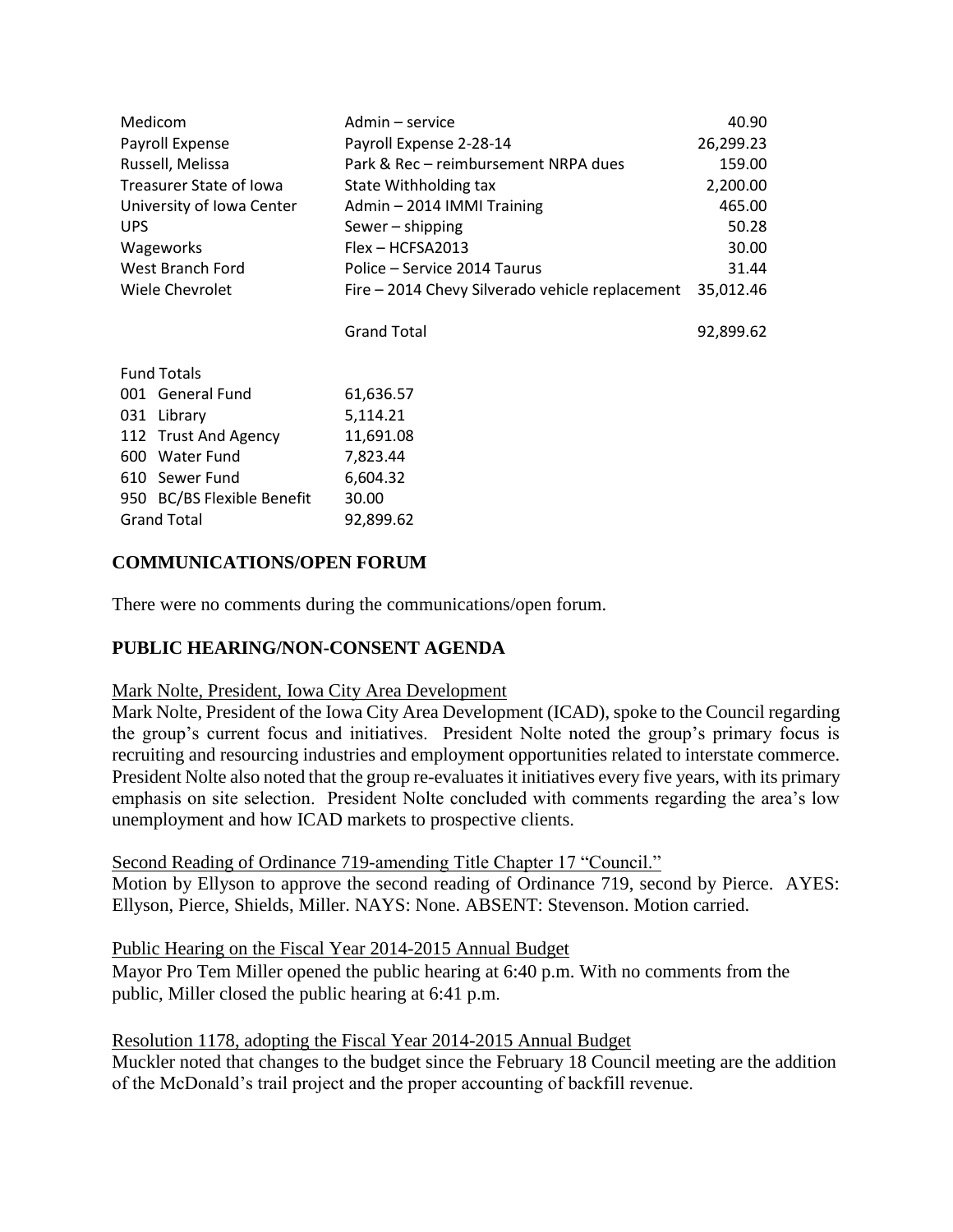Motion by Ellyson to approve Resolution 1178, adopting the Fiscal Year 2014-2015 Annual Budget, second by Shields. AYES: Ellyson, Shields, Pierce, Miller. NAYS: None. ABSENT: Stevenson. Motion carried.

Resolution 1179, approving an agreement with J & M Displays for a fireworks show in the amount of \$35,000.00

Muckler noted that this year's fireworks display for Hoover's Hometown Days would eliminate three, four, and five inch to allow for better visibility in the overall show. City Administrator Muckler also added that the Parks & Recreation Department is looking for sponsorship for the inflatables, which have been a free public feature for children.

Motion by Shields to approve Resolution 1179, second by Pierce. AYES: Shields, Pierce, Ellyson, Miller. NAYS: None. ABSENT: Stevenson. Motion carried.

Resolution 1180, approving that certain agreement with the West Branch Community School District for the provisions of safe traffic and pedestrian circulation in and around the Herbert Hoover Elementary and Middle School Complex

Olson commented that approval of this easement would allow City property owners on North Maple Street needed access to their homes, regardless of proposed future changes to the West Branch Community School District property.

Motion by Ellyson to approve Resolution 1180, second by Shields. AYES: Ellyson, Shields, Pierce, Miller. NAYS: None. ABSENT: Stevenson. Motion carried.

Resolution 1181, approving a 28E Agreement with the West Branch Community School District to make road and sidewalk improvements in and adjacent to North Maple Street and the Middle School Parking Lot

Miller asked what impact approval of this resolution would have on potential destruction of the West Branch Community School District property. Muckler responded that this project will provide benefit both in the short-term and when the School moves forward with their facilities plan. Muckler indicated that approval of this agreement would allow the City and the School District to split the total projects costs.

Motion by Ellyson to approve Resolution 1181, second by Shields. AYES: Ellyson, Shields, Pierce, Miller. NAYS: None. ABSENT: Stevenson. Motion carried.

Resolution 1182, approving a consulting services agreement for the facilitation of a capital improvements plan with Callahan Municipal Consultants, LLC in an amount not to exceed \$2,950.00

Motion by Shields to approve Resolution 1182, second by Pierce. AYES: Shields, Pierce, Ellyson, Miller. NAYS: None. Absent: Stevenson. Motion carried.

Resolution 1183, approving 28E agreements between the City of West Branch, Iowa and the Boards of Trustees of Cass, Gower, Graham, Iowa, Scott and Springdale Townships for the purposes of fire protection and aid and assistance for other emergencies or disasters relating to life and property, or hazardous materials

Motion by Shields to approve Resolution 1183, second by Ellyson. AYES: Shields, Ellyson, Pierce, Miller. NAYS: None. ABSENT: Stevenson. Motion carried.